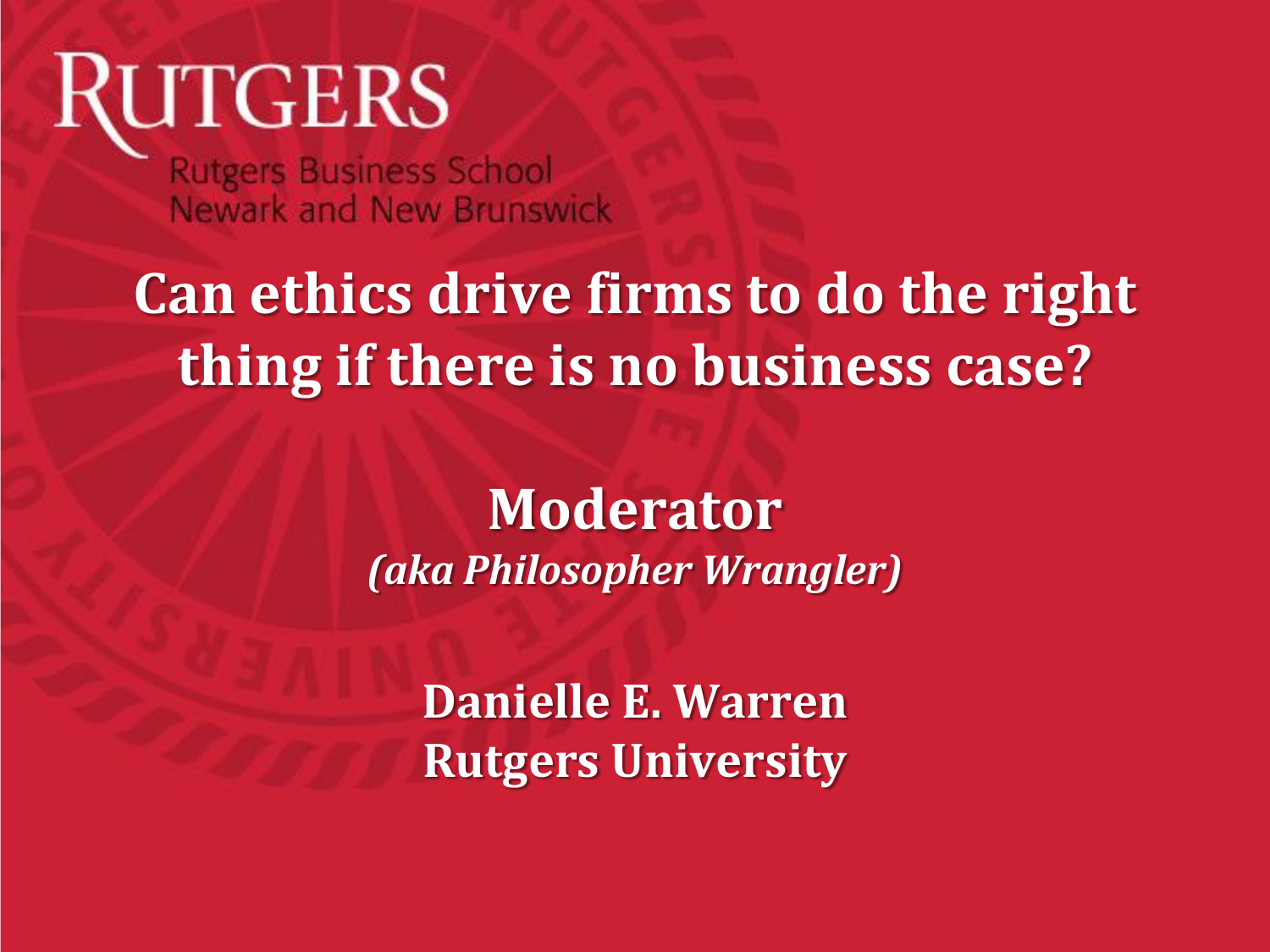

#### *The 'No Business Case for Ethics' Scenario*

Foxconn manufactures many of Apple's products (e.g., iPhones, iPads) in China. Apple negotiated a highly favorable deal with Foxconn: thin margins for Foxconn and high profits for Apple.

In part as a result of its thin margins, Foxconn imposed "inhumane" working conditions: 12-hour shifts, six days a week; monitoring and controlling workers' every movement; corporal punishment; crowded dorm conditions; separating workers in their dorms from others hailing from the same geographic area; and prohibiting socialization among workers ( $Xu & Li$ , 2013: 375). Such conditions are unethical (Arnold  $&$ Bowie, 2003).

Because of its power and size, Apple had no business case to negotiate a [deal that would allow Foxconn to treat workers ethically \(Clarke &](https://www.jstor.org/stable/pdf/44253102.pdf?casa_token=AW4ReWfBtukAAAAA:v6PAfPfT4U5mhobegTFHFmQNd9urB0DS6uVlDzIGftzbw7LRj5swUN_5Pr02jF-NREjbNT7QgOE_jI4a_x70It3F2jkqodM2y_0obr4VQb2g6lxcPEOs) Boersma, 2017).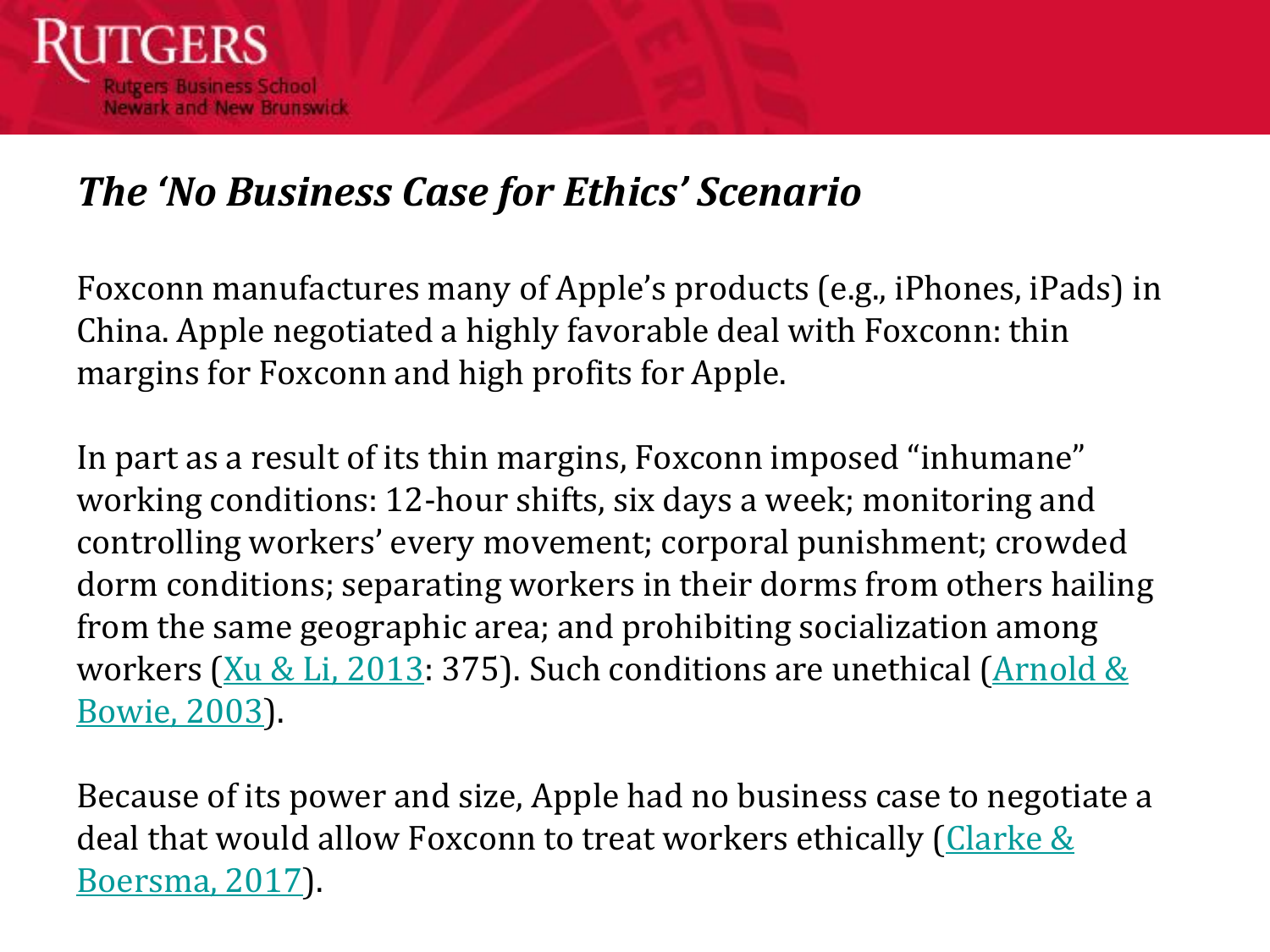

### *YES! Ethics CAN* **drive firms to do the right thing if there is no business case!**

Many normative approaches (virtue ethics, consequentialism, deontology, etc.) support the humane treatment of workers, even when the business case does not support it.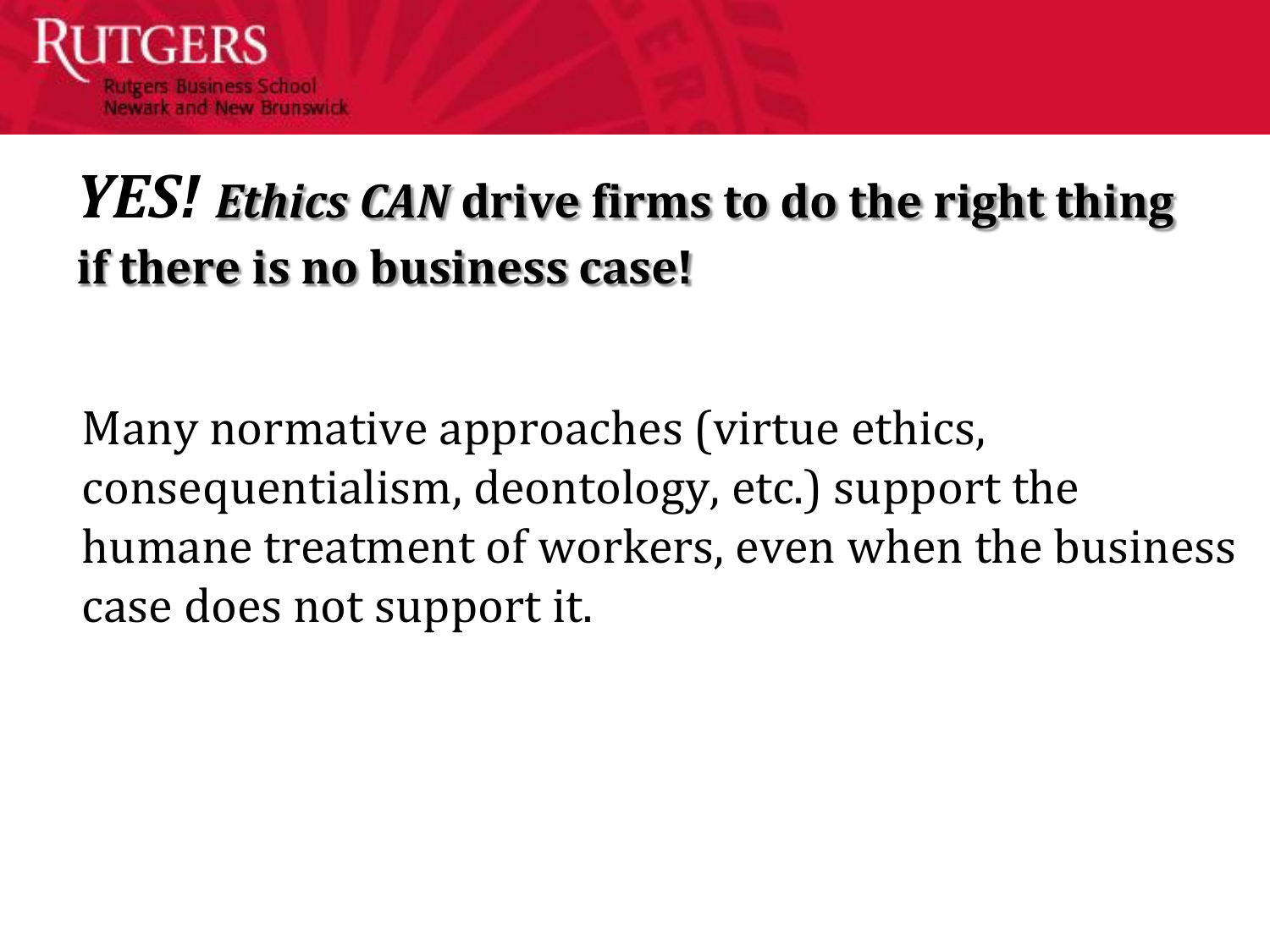

# *NO! Ethics CAN NOT* **drive firms to do the right thing if there is no business case!**

Firms do not have ethics. People have ethics.

Firms were created to generate profits. Using them for other purposes is unethical.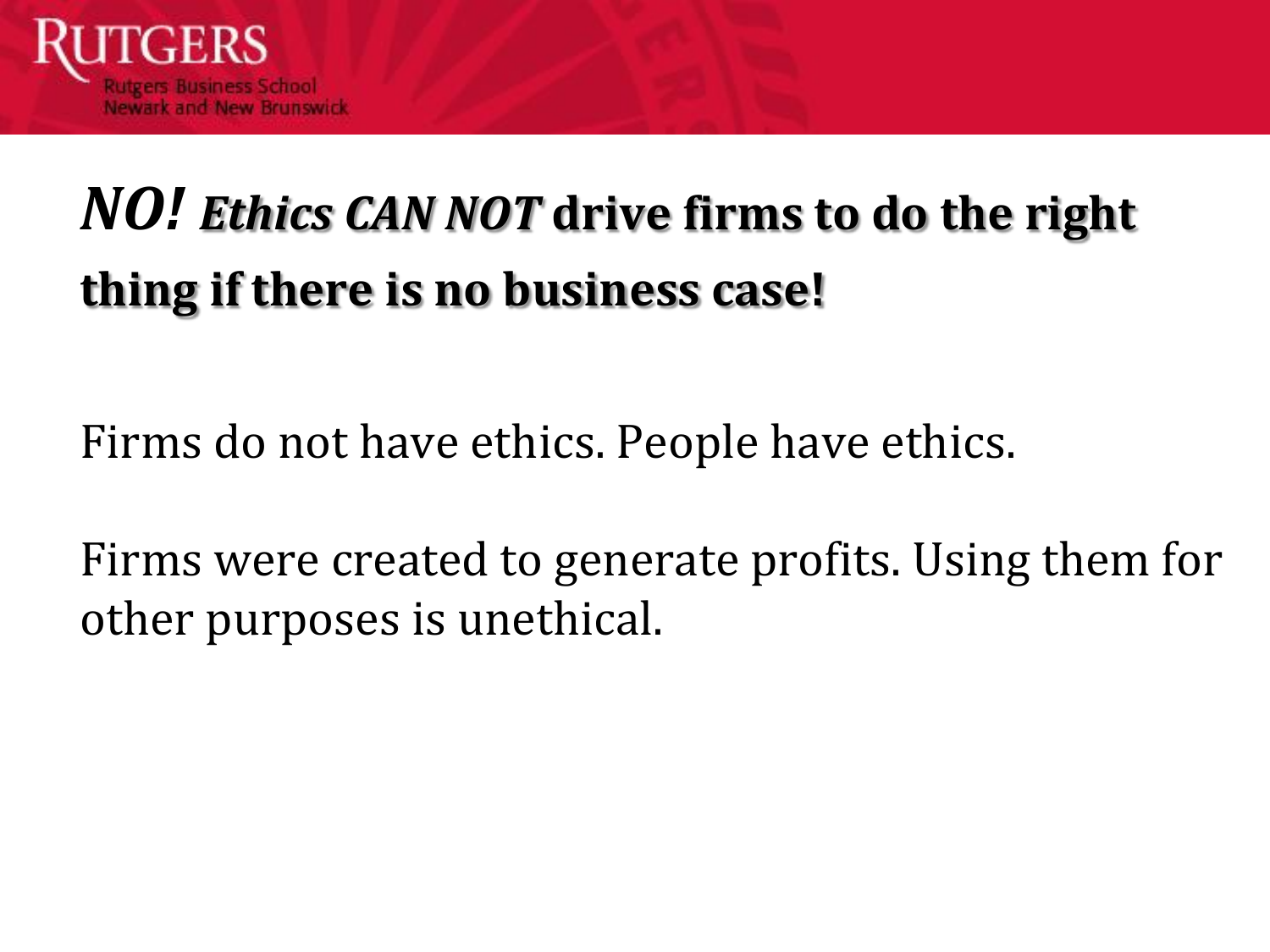

#### First problem with the question…

If the business case determines what is ethical (pursuing profit = ethical), then following the business case is the only ethical option.

– 'Business case vs. ethics' is a false dichotomy because the business case = ethics.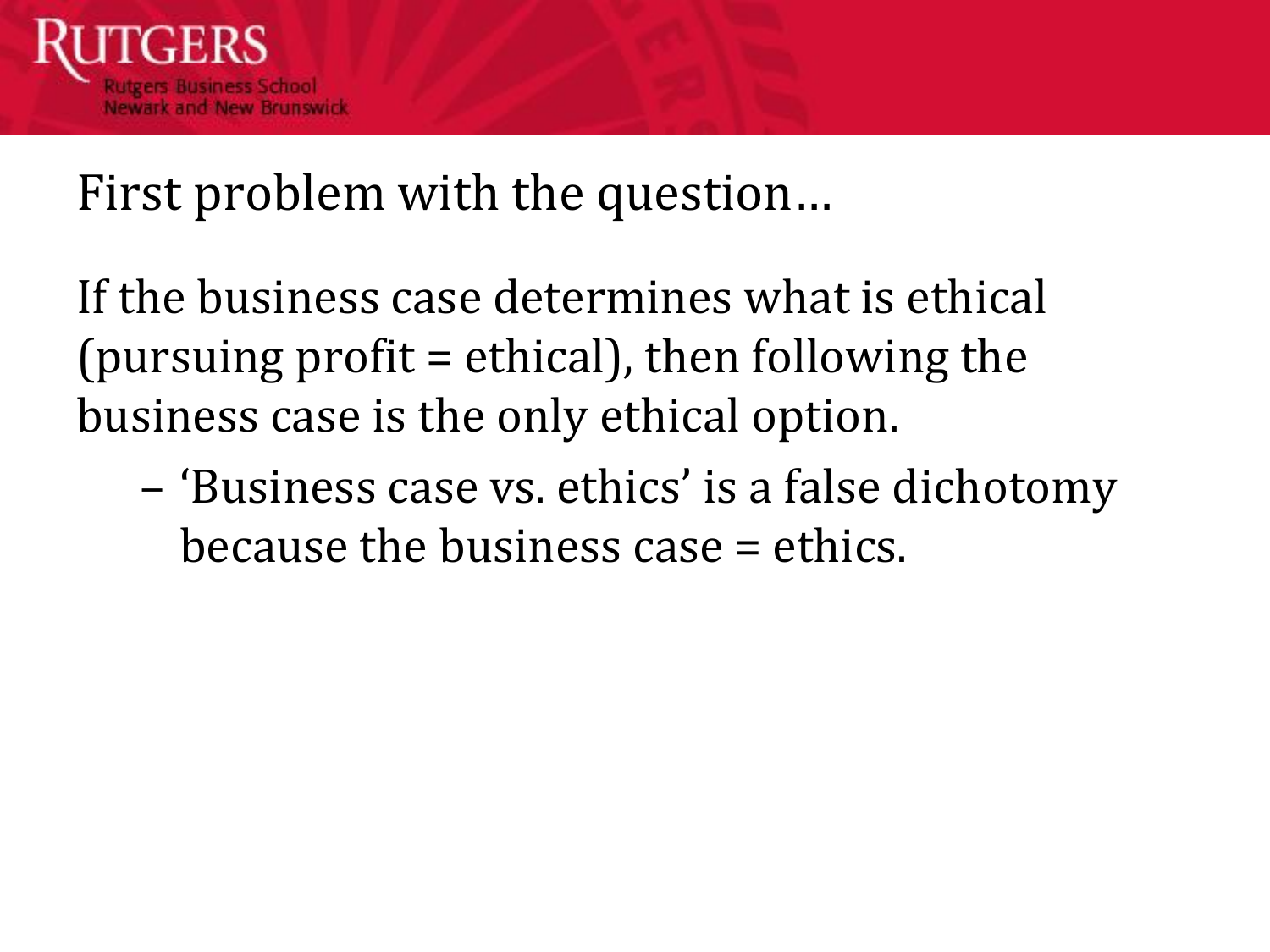

#### Second problem with the question…

If the 'business case' is not a normative concept, then it is a false dichotomy to say, "business case vs. ethics"

– Similar to asking people, "Do you choose an orange or ethics?"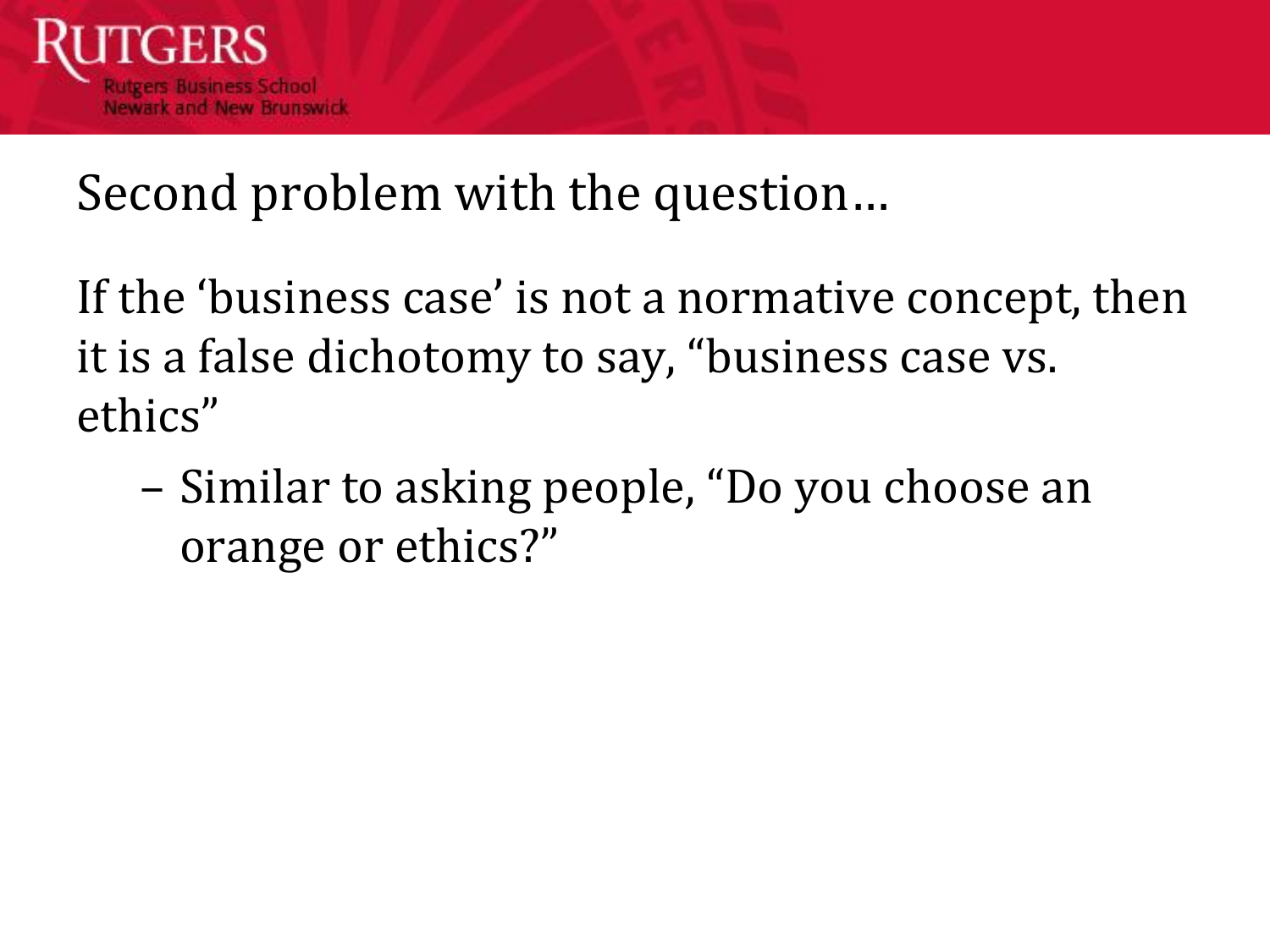

# **Can ethics drive firms to do the right thing if there is no business case?**

# *Who won the debate?*



YES (Wayne)



NO (Tobey)





MAYBE (Joanne)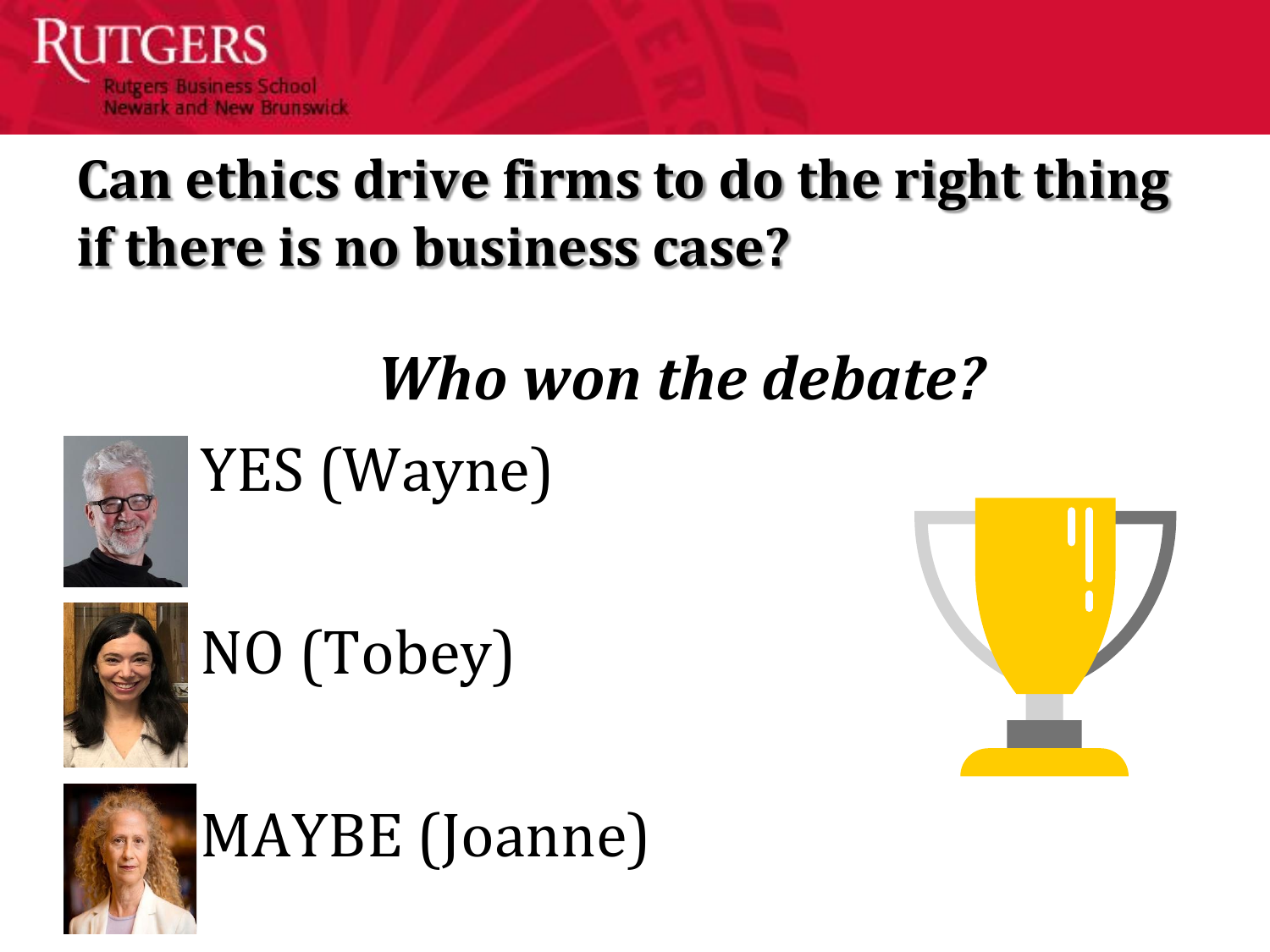

# *Can* **ethics drive firms to do the right thing if there is no business case?**

- We were not asked *SHOULD* ethics drive firms to do the right thing if there is no business case
- Considering "can" is a useful endeavor (even for philosophers) because normative theories that cannot be followed by people are not very useful.
	- E.g., All humans should be Spock.
- "Can" suggests an empirical question, which could be answered with empirical research….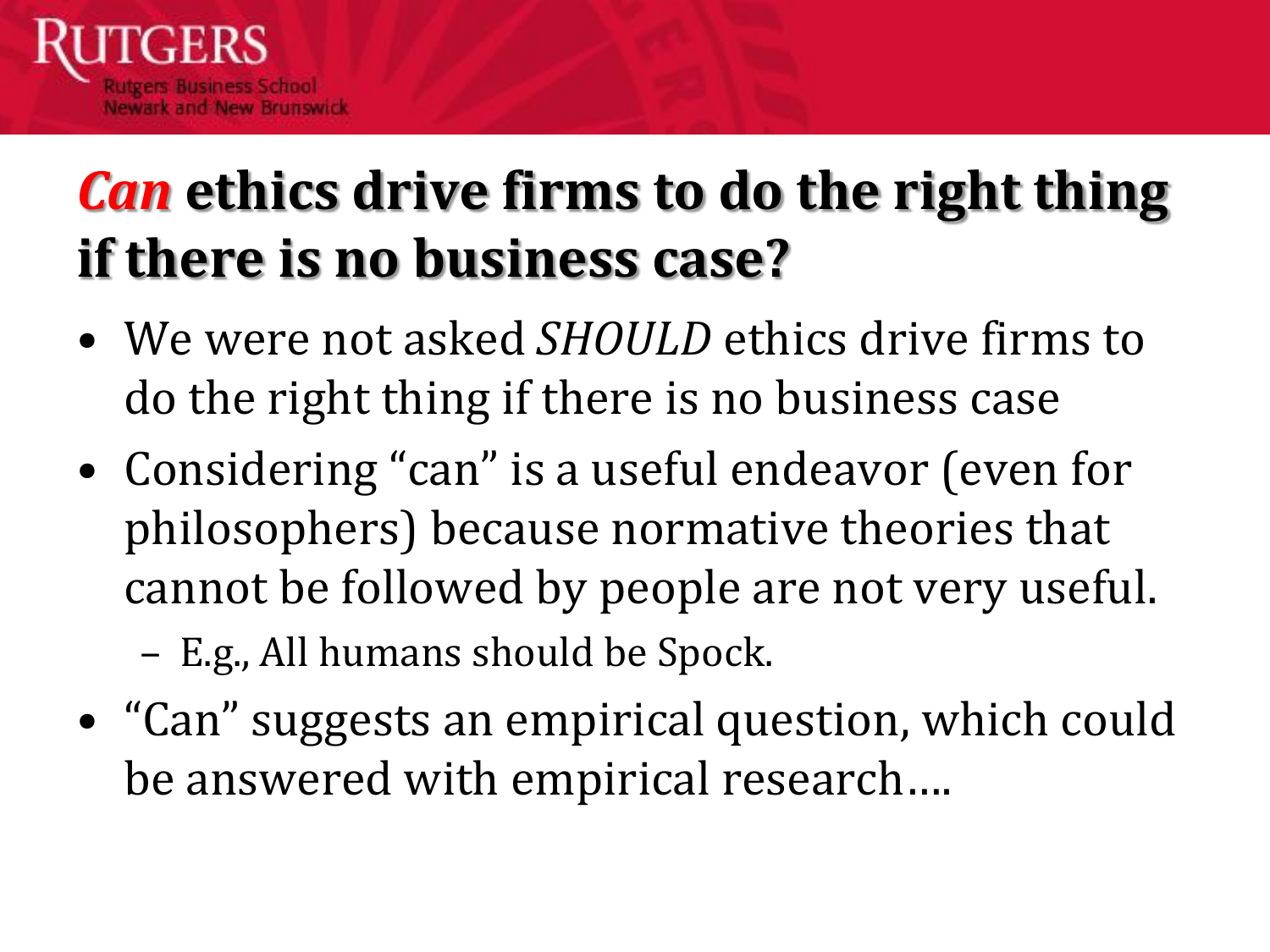

### Future Research

- Is the 'Business Case' a form of an 'ethic' that is most salient to businesspeople?
	- If so, where do they learn it? (from us?)
	- What can be done to expand the menu of ethical rationales used by businesspeople?
	- Can we find ways to broaden the conceptualization of the business case so it includes ethics?

(I think we have slowly done so for many years)

• E.g., corporate social reporting, SRI funds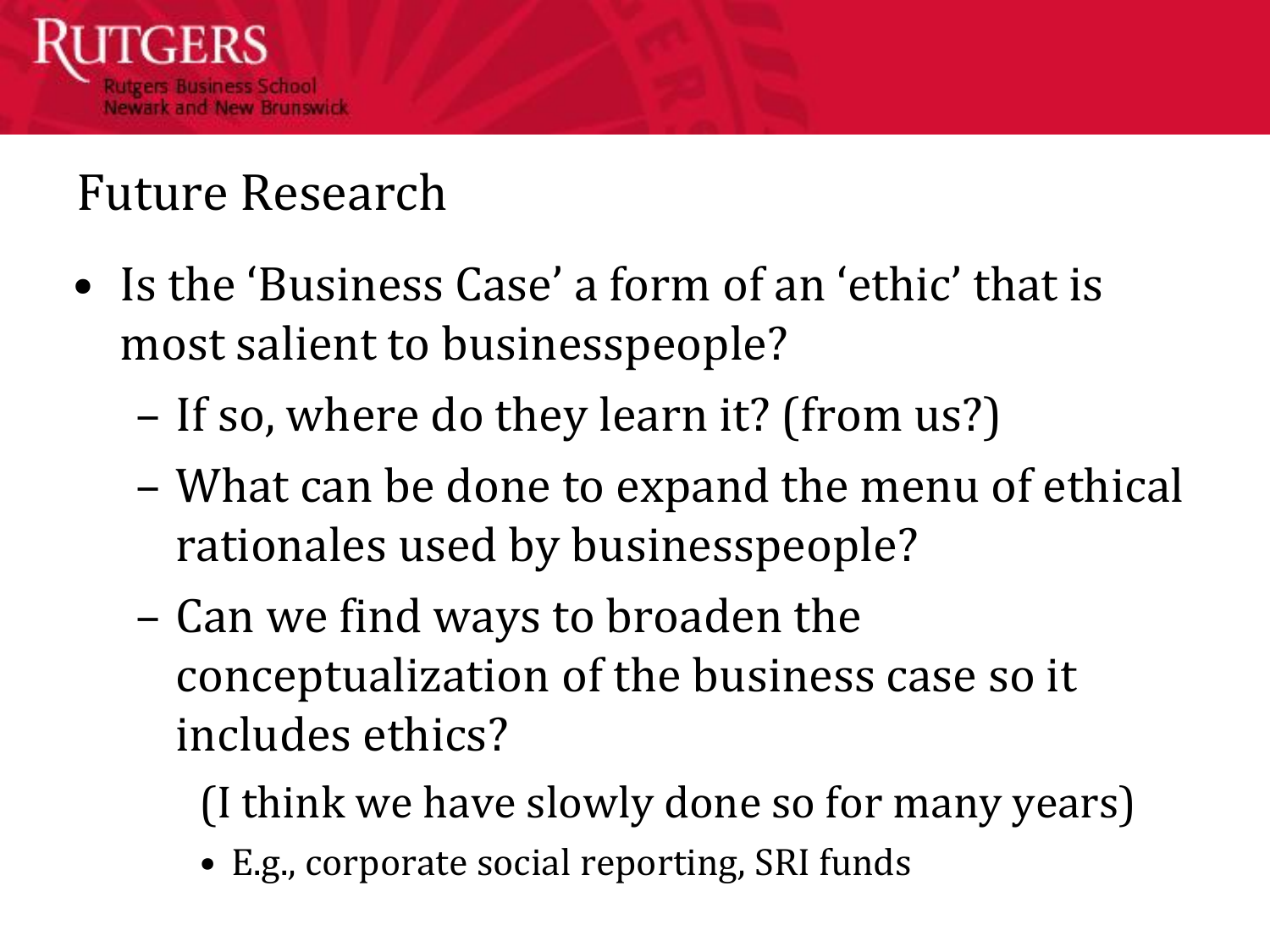

### Future Research

- We should study firms that followed ethics when there was no business case…
	- Successful firms
	- Moderately successful firms
	- Bankrupt firms
		- *Financially, but not morally, bankrupt!*
		- Ryan Burg's concept of 'Firm Euthanasia'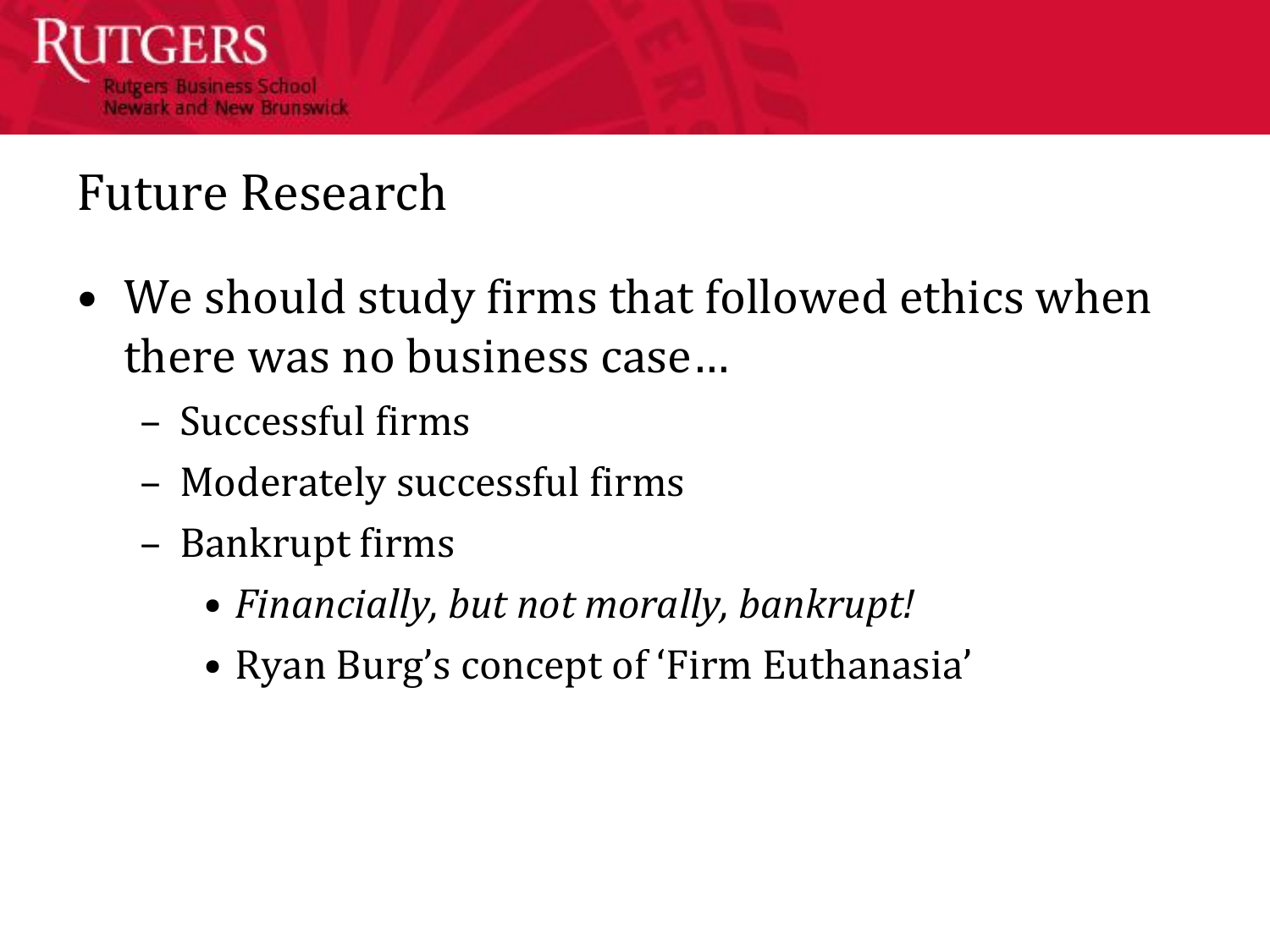

#### Future Research Question….

- *When* will ethics drive firms to do the right thing if there is no business case?
	- Does the size of the ethical violation matter?
	- Is there a tipping point?